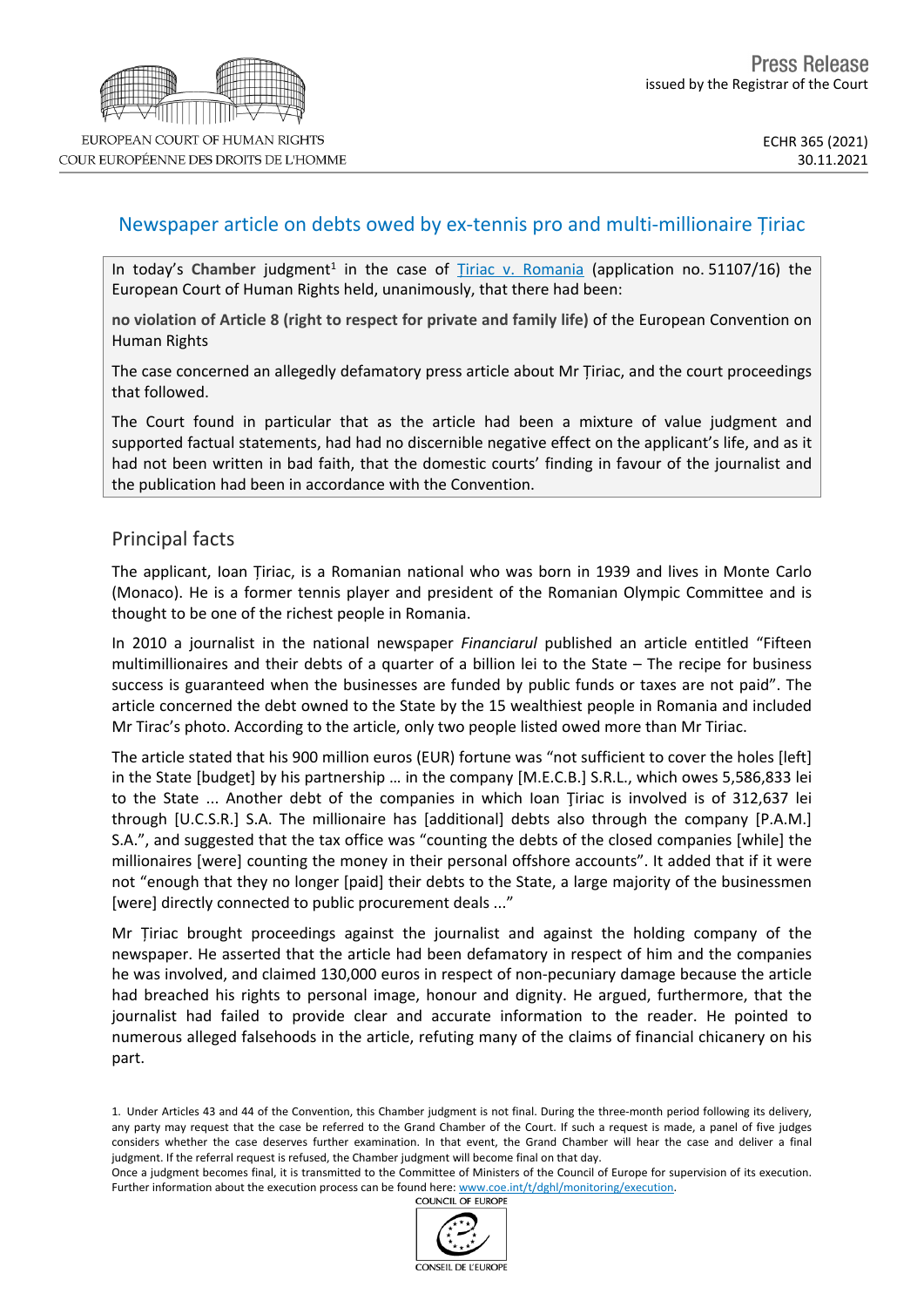The case was dismissed by the Bucharest County Court with reference to the Court's case-law concerning journalistic freedom of expression It stated that the journalist had acted in good faith and that the article had been a combination of statements of fact and value judgments. The applicant appealed.

In 2015 the Bucharest Court of Appeal dismissed the appeal, holding that the article, which was related to *Financiarul*'s annual ranking of wealthy Romanians, had concerned a matter of public interest, that is to say the debts the wealthy might have to the State. It made reference to the Court's case-law concerning the balance to be struck between an individual's right to privacy and a journalist's right to freedom of expression.

The applicant lodged an appeal on points of law, which was dismissed, with the High Court of Cassation and Justice holding that the lower court had correctly interpreted and applied the relevant national and international norms.

## Complaints, procedure and composition of the Court

Relying on Article 8 (right to respect for private and family life), the applicant complained of the domestic courts' assessment of the facts, of their denial to him of the possibility of obtaining compensation, and of their failure to protect his rights.

The application was lodged with the European Court of Human Rights on 24 August 2016.

Judgment was given by a Chamber of seven judges, composed as follows:

Yonko **Grozev** (Bulgaria), *President*, Tim **Eicke** (the United Kingdom), Faris **Vehabović** (Bosnia and Herzegovina), Iulia Antoanella **Motoc** (Romania), Armen **Harutyunyan** (Armenia), Pere **Pastor Vilanova** (Andorra), Jolien **Schukking** (the Netherlands),

and also Andrea **Tamietti**, *Section Registrar.*

## Decision of the Court

As the article concerned the business activities and practices of some of the wealthiest Romanians and their effect on the system of public tax collection, it is satisfied that it was of public interest. The Court agreed with the domestic courts that the article had not touched on the applicant's private life, but rather his professional activities, and had not been exclusively about him. The courts had not examined his "prior conduct", and as a result that did form part of the Court's assessment.

The Court noted the national courts' findings that the article had not been offensive and that the content had been a combination of value judgments and statements of fact which, given the overall content and message of the article, had been factually supported. The Court adjudged that there had not been bad faith on the part of the reporter or any discernible repercussions for the applicant's life.

In the light of the above the Court considered that the national courts had balanced the competing rights at stake in conformity with the criteria laid down in the Court's case-law. There had been no violation of Article 8 of the Convention.

*The judgment is available only in English.*